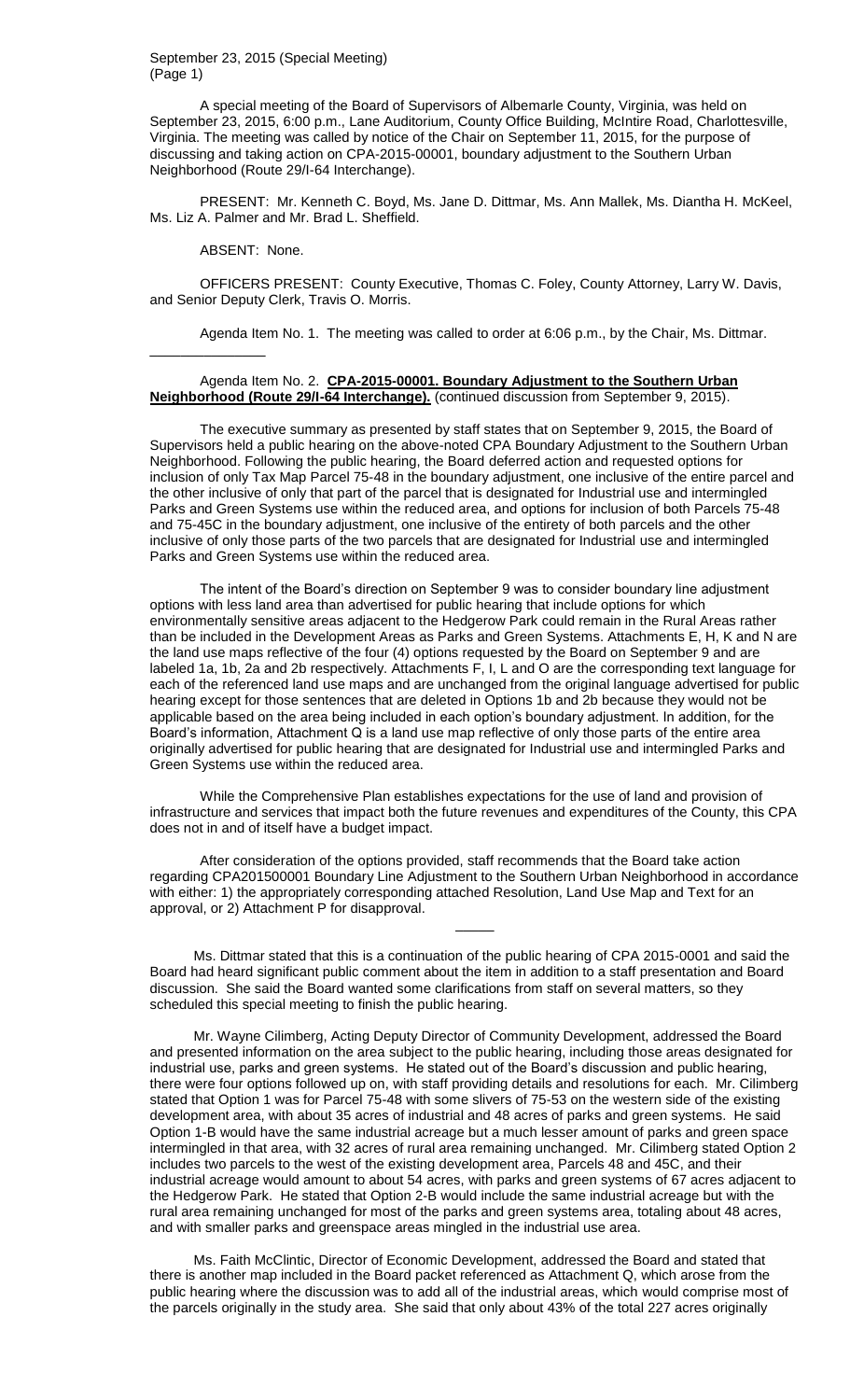#### September 23, 2015 (Special Meeting) (Page 2)

considered will still be remaining in the rural area, and the parcels with that option reflects those that have been part of the discussion between the brewery prospect and the landowners.

Mr. Cilimberg stated the Board's actions can be to approve, with the reference land use map and text, or to disapprove.

Ms. Dittmar asked staff if they had discussed with the landowner whether this is acceptable to them. Ms. McClintic responded that staff has been having regular conversations with the landowners or their representative, and Valerie Long of Williams Mullen law firm is present as their representative.

Ms. Palmer asked if they want to discuss the text at all, and said that assuming they are going to approve one of these, and asked if someone making the motion would need to do so with the text. Mr. Davis responded if there is going to be additional language added to the text, he feels it would be appropriate to have the Board go over the language and find some concurrence on it before a motion would be made, just to keep the process clear. He said Mr. Cilimberg is prepared to do that based on some suggestions that had been made earlier to him.

Mr. Cilimberg stated that staff has highlighted the additional language Ms. Palmer had suggested, regarding the properties being shown, and the text referring to that shows the western portion of the property for regional mixed use would have industrial uses preferred. Those areas within what is already designated were not included in the resolution of intent for the legal ad for public hearing. Mr. Cilimberg said because of this, staff does not feel the Board is in a position to make changes that reference the existing area, but everything being suggested for addition has been covered by the legal ad and is already shown as industrial, so there would be no language change for that area. He stated that proposed rezonings that do not advance the uses and activities recommended for the industrial areas would be discouraged, and said that Ms. McClintic will elaborate on that further.

Ms. McClintic said when planning staff was originally working on the text for the CPA, they worked hard to define the five particular industry sectors that are currently defined there, and while there is a good basis to focus on the industries identified in the study the Board had adopted in 2012, they want to be sure not to preclude any that may be complimentary to those industries or might have significant economic value to the County. He stated their intent is to direct specific users to this area, because they are the ones that need the attributes that this particular location offers, and they would not want to preclude anything that may be complimentary.

Mr. Cilimberg said Ms. McClintic had offered suggested language that says, "Development activities should be in keeping with the advancement of the County's overall economic development goals," and the specific use types would still be listed.

Ms. Mallek asked if this includes a statement that says the priority users would be those who absolutely needed this particular location with its transportation assets, because they should not put anyone in who could go into another place. Mr. Cilimberg stated it would be in addition to the existing language, so the focus will still be on the wording of the amendment.

Ms. Dittmar clarified that staff is suggesting the Board can replace the language offered by Ms. Palmer, as shown in the second bullet. She asked Ms. Palmer if that is acceptable to her.

Ms. Palmer stated she would like to hear what Ms. Mallek has to say.

Ms. Mallek said the first bullet offers a guidance statement that she feels is useful.

Ms. Dittmar asked staff for clarification as to the advertisement. Mr. Cilimberg said he and Mr. Davis have talked about that.

Mr. Davis clarified that portion of the Comp Plan is not before them for amendment, and the resolution of intent only addressed the proposed areas of expansion, and the advertisement was limited to that, so technically it is not before them.

Ms. Mallek said this would be something they would add to their priority projects, to tighten up these other things. Mr. Davis responded this would be included at the time the Board did its industrial inventory.

Mr. Cilimberg noted that this was a matter of discussion at the Planning Commission level during the review of the Comp Plan, and there was consideration of the existing area being designated industrial rather than regional mixed use, but there were property owners who were not supportive of that change, so the Commission ended up recommending it as regional mixed use, but added that industrial uses would be appropriate there.

Ms. Mallek pointed out the Planning Commission did not say "preferred" on purpose.

Ms. McKeel noted the listing of the specific industries would be following. Mr. Cilimberg confirmed that it will stay.

Mr. Cilimberg stated Ms. Palmer had suggested an added statement that the industrial designated is not suitable for large-scale standalone commercial uses such as big box retail stores, and the current zoning of the area or a rezoning would not allow such a use, so these uses would not be possible unless a rezoning were to occur that is inconsistent with the language already recommended in the Comp Plan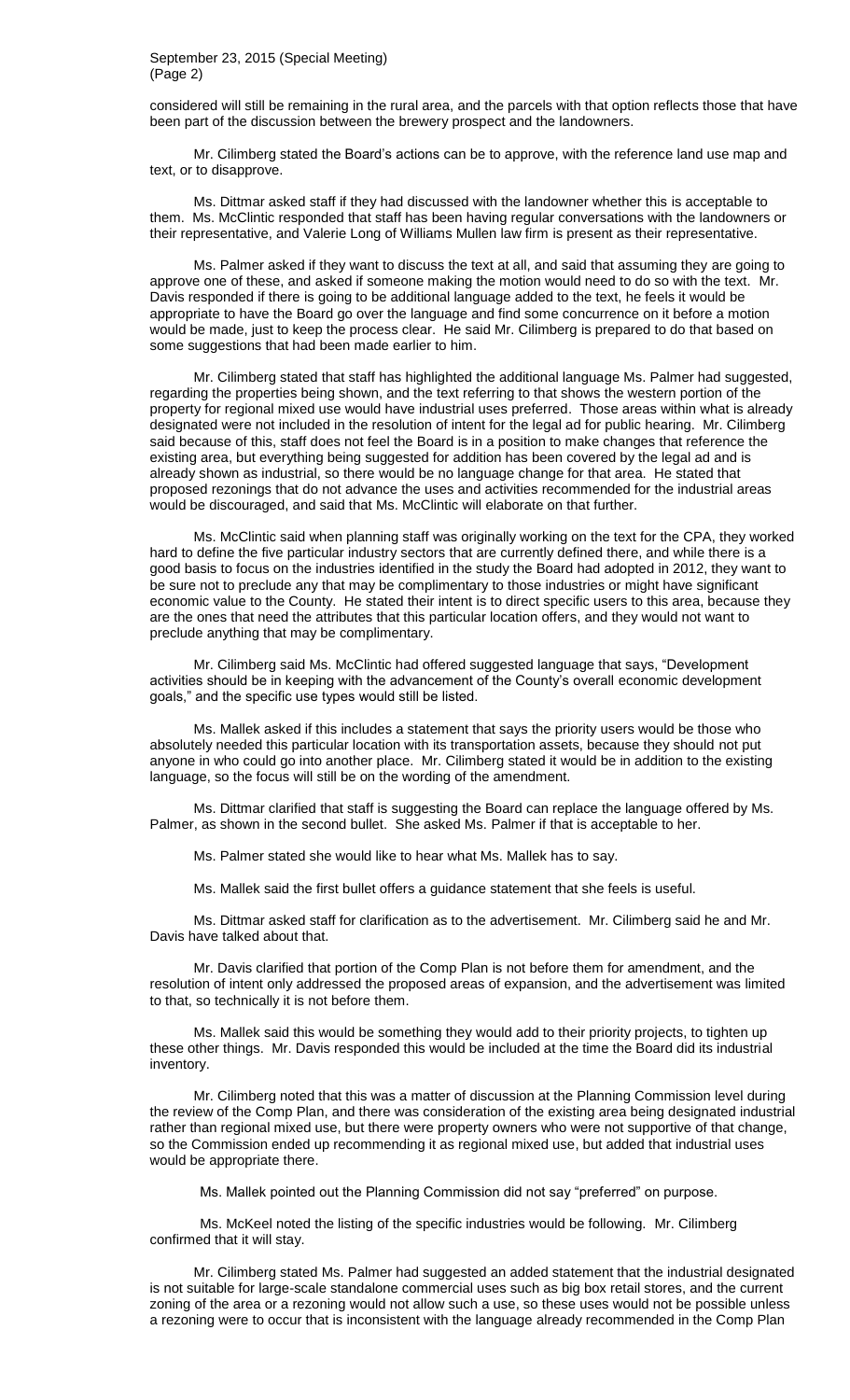September 23, 2015 (Special Meeting) (Page 3)

Amendment. He added they do not really need the language under the assumption that any subsequent rezoning would follow what the land use recommendation is, which does not allow big box retail.

Ms. Palmer commented she just wanted it to be clear that a big box was not recommended for this site. Mr. Cilimberg responded this type of rezoning might come in, so the Board would just need to follow those guidelines, and that is how staff would interpret it, as they have not at all considered this for big box retail. He added that within the regional mixed-use area, it is possible because of that designation, but that is not what is before them.

He stated that regarding Ms. Palmer's suggested added language related to special attention given to minimizing negative impacts to Moore's Creek, the typical Comp Plan language says "should" rather than "must," because it is guidance. He stated the Water Protection Ordinance is intended to do that and would be applicable, so if there is something beyond the ordinance the Board wants, they should clarify that now so that "special attention" can be clarified.

Ms. Dittmar asked Ms. Palmer if she has anything specific in mind. Ms. Palmer responded she was just trying to tighten it up as much as possible to make sure that it was protected, and asked Mark Graham if there is anything additional that can be done, especially since the stream is already degraded.

Mr. Mark Graham, Director of Community Development, stated the question is what kind of standard they are trying to reach, because there are always things that can be done. He explained that Moore's Creek has a total maximum daily load (TMDL) established, so they can do something to ensure there is consistency with that, which will provide guidance as it goes to rezoning in terms of addressing stormwater impacts.

Ms. Mallek stated she had suggested language that says "special design and construction elements," and "must prevent negative impacts," so it is important to figure out how to do things correctly before the changes happen. Mr. Graham suggested "avoid increasing impacts."

Ms. Palmer said she likes the suggestion related to the TMDLs, as it provides more clarity. Mr. Graham offered, "avoid impacts consistent with the approved TMDL for Moore's Creek," but said he is wordsmithing on the fly.

Ms. Palmer stated she just wants the strongest thing that is reasonable to put in the language, so the TMDL reference is acceptable to her. Mr. Graham said he has to have something more specific to know what is adequate, as it is hard for staff to know what is meant by "do something really good."

Mr. Cilimberg said what Mr. Graham has suggested is a more straightforward statement than what is currently in the recommended language.

Mr. Graham said his suggested language is "avoid impacts inconsistent with the goals of the TMDL for Moore's Creek."

Mr. Boyd expressed concern with changing the language that this will be open to staff interpretation when a rezoning comes forward, because they are talking about getting out of the way so a willing buyer and seller can be put together to create something good for the community in terms of jobs. He commented if they keep throwing hurdles up for people to overcome, it is defeating the purpose.

Ms. Mallek responded the TMDLs are a statutory requirement, and this language is just making that clear.

Mr. Graham stated the current ordinance addresses the issues consistent with state regulations.

Ms. Dittmar asked if this is redundant. Mr. Graham stated this is going beyond that, as it is saying they want to hold this property to a higher standard than they are holding other properties to currently.

Ms. Mallek asked why that is the case when there is a TMDL assignment. Mr. Graham explained that after they came up with the TMDL, the DEQ would then have to write that into permits as far as expected activity in the watershed, and that step has not happened, so they are essentially jumping ahead of DEQ in the process by adding this language.

Mr. Boyd said it also leaves the interpretation open to staff. Mr. Graham said that is why he wants to be very specific about the basis for it, and if it is tied to the TMDL it makes it easier because there is a bar set that is beyond "as good as you can."

Ms. Mallek said that "as good as you can" does not provide any guidance either and leaves it open to criticism by people who do not want to comply, and she is not interested in throwing all of their environmental regulations out in order to do this CPA. She added she is interested in doing whatever needs to be done to ensure that staff has the ability to do that.

Mr. Graham stated that Mr. Boyd has hit upon a fundamental question as to whether the Board is anticipating a need to hold this property to a higher standard than other property.

Mr. Foley clarified the standard will be higher than what is in the Water Protection Ordinance.

Mr. Graham confirmed that is the case, and if the goal is to treat this property the same as other areas of the County, they are already there.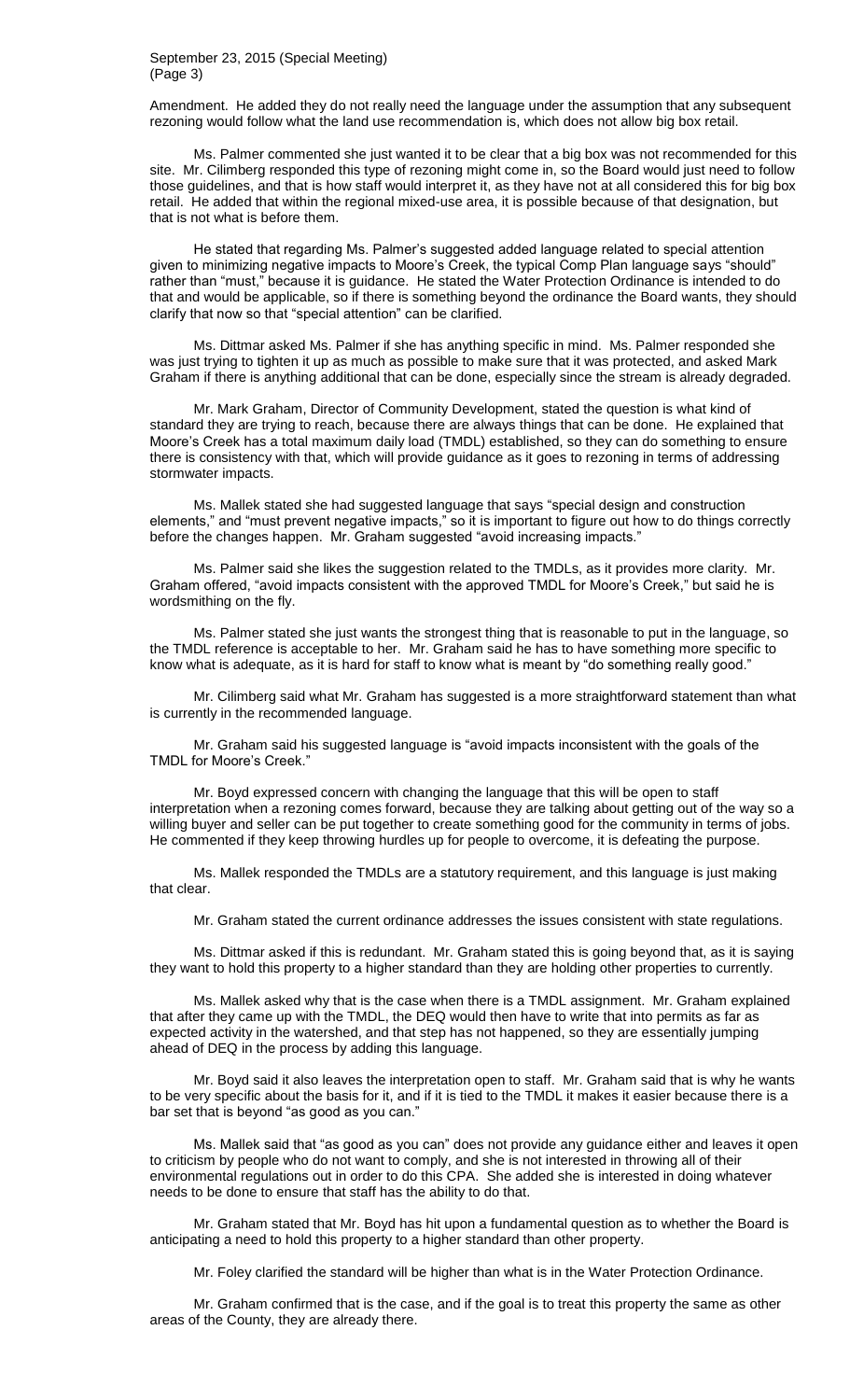#### September 23, 2015 (Special Meeting) (Page 4)

Mr. Sheffield stated if the ordinance covers it sufficiently from staff's viewpoint, there is no need for the extra layer unless there is a situation of which he is not aware. Mr. Graham responded the only question is, recognizing that Moore's Creek is an impaired stream, if they feel there should be extra consideration given to the impacts, and he is trying to provide guidance as to language that might address those.

Mr. Sheffield said if staff feels the Water Protection Ordinance provides that, there is no need for anything additional. Mr. Graham stated the ordinance provides a level of protection consistent with state law and regulations, and that can be enforced right now.

Mr. Sheffield said that as Mr. Boyd stated, "special attention" is open to staff interpretation. Mr. Graham stated he would really struggle with what is meant by that.

Ms. Dittmar asked if they do not want to put the additional language in.

Ms. McKeel and Mr. Sheffield said they do not feel it is necessary.

Mr. Cilimberg stated there is a recommendation related to the parks and green systems and the environmentally sensitive areas within that these areas should be preserved to help minimize adverse environmental impacts from new development. He said in the case of steep slopes, there will need to be a determination through rezoning to the steep slopes overlay district, whether slopes are managed or preserved, and the additional language provides more Comp Plan guidance that would be considered during the potential steep slopes overlay rezoning of any area added to the Comp Plan development area. Mr. Cilimberg stated this is important because they do not know yet what access to properties will be most warranted or desirable, particularly along Route 29. He said there is language pertaining specifically to access that says some limited areas designated for preservation may need to be disturbed to build entrance roads to the properties, but otherwise the suggested additional language from Ms. Palmer would be further guidance as to how the steep slopes overlay will be applied.

Ms. Palmer asked if that is acceptable to staff. Mr. Cilimberg responded it will be up to the Board's decision as to whether they want to further stress preservation of slopes, or there will potentially be the judgment call of what is managed and what is preserved.

Mr. Foley asked if that process would happen anyway as part of the Board's review. Mr. Cilimberg stated the Board will have that as a process, and staff's recommendations will be based in part on the plan along with six other criteria.

Ms. McKeel asked if this would be redundant. Ms. Mallek responded it is a matter of priority and ranking, and whether they are establishing that the slopes should be avoided.

Mr. Cilimberg stated it does have the potential of creating the preference for preserved slopes versus managed slopes in a judgment call situation, which does have impact on developability, and the only proviso exception written in is when there are access needs that can potentially impact preserved slopes. He said that inclusion of the language depends on whether the Board wants to retain some flexibility in terms of how those slopes are applied under the steep slopes overlay when it comes before them, at which time they will have a judgment call as to how to apply them with or without the language.

Mr. Foley said including the language means they are effectively deciding that now instead of deciding it in the process in place to assess it, with that information to evaluate managed versus preserved slopes.

Mr. Sheffield stated that as with the Franklin Street project, this will still leave the door open that a prospective developer or landowner would challenge what staff has assessed as managed or preserved slopes.

Mr. Cilimberg stated that since they are talking about a fairly small area than the original overlays are applied to, they will work with the property owner even before the steep slopes overlay is adopted to try to avoid the type of situation they have with Franklin, which had occurred after the fact.

Mr. Sheffield said his concern is determining how much is too much with the language they will be adding.

Ms. McKeel said she is comfortable with the review they will be providing at the time the critical slopes comes before them.

Ms. Mallek stated she does not think there is an equal balance in going from managed to preserved as opposed to preserved to managed, as she does not think anyone would come to them and ask for a managed slope to go back to preserved, so this is their one shot to get it started as preserved. She added she likes the addition of the highlighted text.

Ms. Dittmar stated she is worried about creating special exceptions, and she wants to look at how they are fair with all their processes. She said she has not had a chance to go to the site to look at critical slopes, because she does not feel she needs to at this juncture.

Mr. Boyd said he would not support the addition of this language, as he feels the Board will be abdicating its responsibility of dealing with this at the zoning stage for a specific application and giving that role to staff.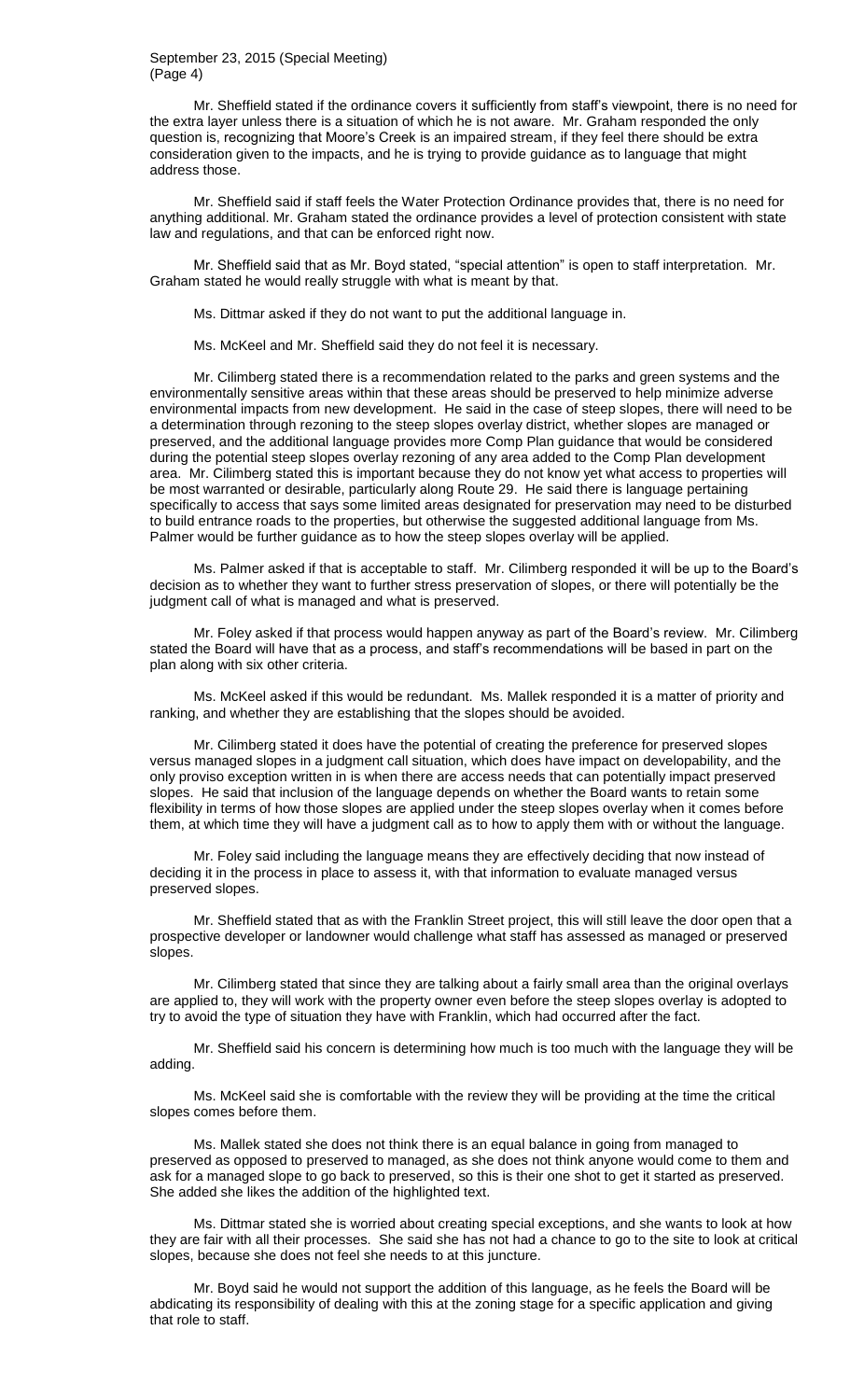#### September 23, 2015 (Special Meeting) (Page 5)

Ms. Palmer noted there is not enough Board support for it.

Mr. Cilimberg reported the forested buffers recommendation provides additional guidance for Entrance Corridor review and the more definitive expectation that forested buffers will be preserved as part of the corridor, although there will be points of access where there would need to be disturbance. He stated the language will not be creating a barrier for staff in terms of their Entrance Corridor review, it just further defines what is expected.

Ms. Mallek stated it is a source of comfort for the community to have it included.

Mr. Cilimberg said the last area of focus is the idea of phasing development to the timing of completion of the interchange, and restrictions needed on additional truck traffic to and from rezoned areas during peak travel periods until the interchange improvements are complete. He stated staff wants the language of a plan to speak more to proposed development, because it may be a rezoning, but it may be something else later in the process that proposes to develop a particular property. Mr. Cilimberg stated staff feels the decisions related to phasing and restrictions to truck traffic are better with a traffic impact analysis at the time of rezoning, when they know more specifically what they will be dealing with in terms of development of the site and traffic generation from the site, and what VDOT feels is best to address those impacts. He said that staff does not feel the language is necessary, although it is obviously intended to address the problems with the interchange, with or without this CPA.

Ms. Dittmar said she agrees they should drill down in the rezoning phase for traffic studies, and asked the Board for their input on including the proposed language.

Mr. Sheffield stated he does not feel it is needed, and said the Board has put conditions on rezonings before, as they had with Branchlands in terms of truck traffic.

Mr. Cilimberg summarized the Board's agreement to include the language related to forested buffers, and the language related to economic development goals as Ms. McClintic had suggested, which will lead into the listing of the five general industry types.

Ms. Dittmar stated the Board should discuss whether there is a proposed resolution that meets their approval.

Ms. Mallek asked Mr. Cilimberg to point out on the slide presented which parcel is 48 and which is 53. Mr. Cilimberg noted that 48 is the much larger piece and 53 is the sliver, which when added together comprises Option 1-A, and he pointed out the edge of the development area.

Ms. Mallek stated that 1-B is parcel 48 without the steep slopes area and critical resource area.

Mr. Cilimberg responded that with either of those options, the landowner would prefer those to remain RA, and it will still be zoned under its current zoning and retain its jurisdictional area designation.

Ms. Mallek asked why the green critical areas in 48 are not part of the area because they would obviously be tricky to do anything with, and she is not sure why they are being included. Mr. Cilimberg explained there are areas of steep slopes that run within the more concentrated area of industrial that may be used during the development process or may not be, depending on how the steep slopes overlay applies, and that is when it will be determined whether those slopes can be disturbed or not. He said they are kept because a developer can keep them as a feature or might have to because they are preserved slopes under zoning, or they may be managed slopes that can be disturbed, and there is criteria as to how that will happen.

Ms. Mallek asked if the source of that information would be engineers hired by the owners. Mr. Cilimberg responded when they did the steep slopes overlay, they started from the aerials and the topo associated with them, but for particular properties it may be a much more ground level analysis.

Mr. Sheffield stated this is an interesting approach but might actually limit development potential because someone might determine the critical slopes could actually have been developed, and asked how confident they are that it is critical slopes. Mr. Cilimberg responded if there is an area that might qualify as managed slopes, Option 1-A keeps that opportunity available because it goes into the development area.

Mr. Sheffield said he wonders if it is possible to make the line a bit gray until an affirmative decision is made about what is there. Mr. Cilimberg stated they are trying to respect the landowner's intent to keep what they want to have as RA, so the line can be generalized but staff tried to make that tighter and create a buffer against true industrial land because they had to have that in the zoning anyway. He said the line is hard to definitively put on the ground, so there is some flexibility.

Ms. McClintic said Mr. Sheffield's point is valid because the actual development opportunity on the parcel in question will be fairly limited, especially if the slopes are deemed to be critical in the piece that is still brought into the development area.

Mr. Boyd asked to go back to the option in Attachment Q, and asked for clarification that they will not have to go by the parcel lines in what is designated as the growth area. Mr. Cilimberg responded that one line is based on the parcel on the end, but the remainder are based on what areas are predominately resources areas, to the west side of the property.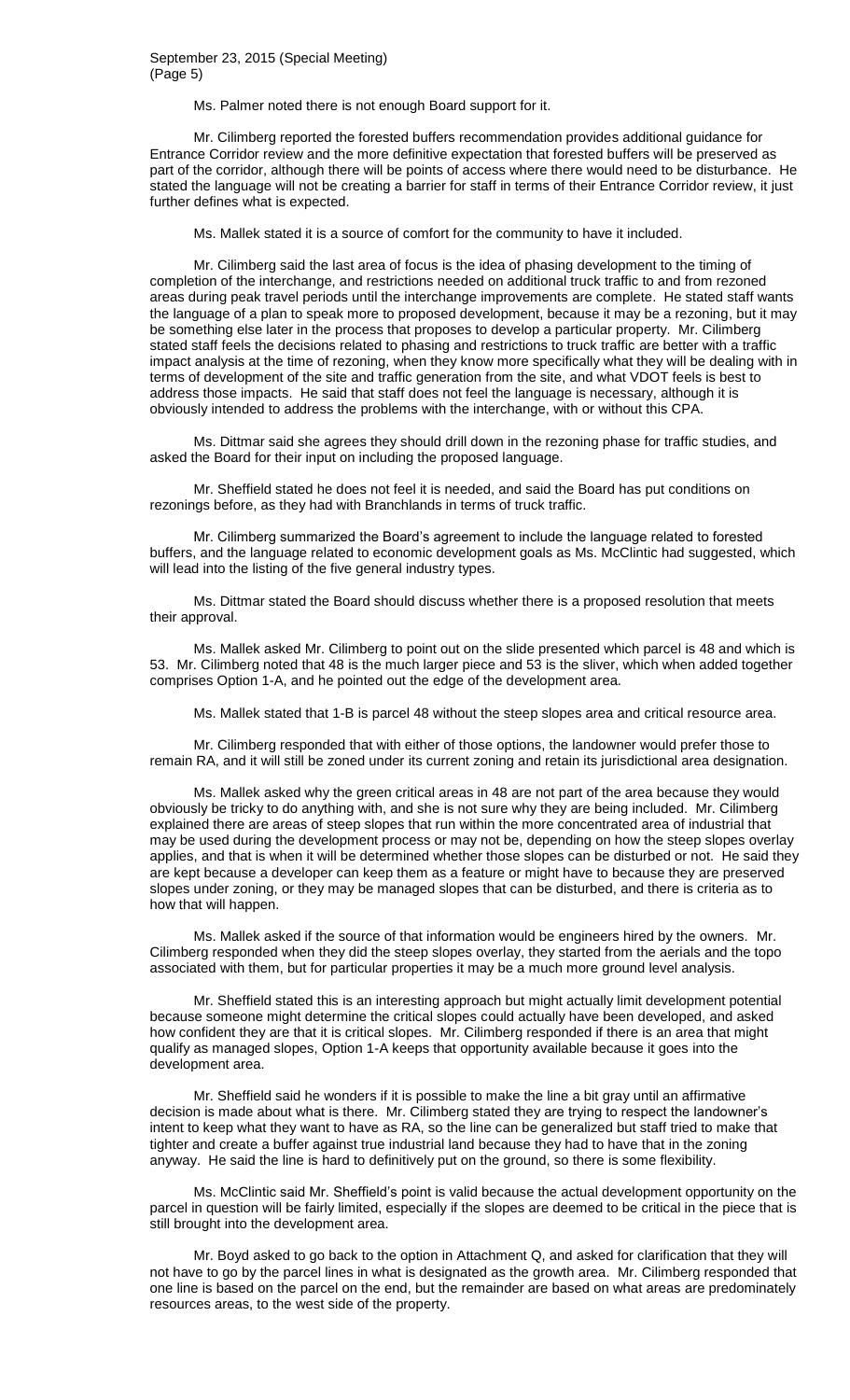#### September 23, 2015 (Special Meeting) (Page 6)

Mr. Boyd said his understanding is that this option would have the most developable land available, and would encompass 82 acres instead of 227. He added he had spoken with some engineers who had looked at the site, and they indicated this would be the most developable area.

Mr. Cilimberg stated this gives the entire area within the larger area of the first consideration, which is all of the industrial from what went to public hearing, but what will not be used industrially will remain rural area.

Ms. McClintic said she has also had similar discussions as Mr. Boyd's with engineers, who have said the parcels that would be the least costly to develop and would allow for the greatest contiguous portions are the ones closest to Route 29.

Mr. Boyd asked how other Board members feel about this option.

Mr. Sheffield stated when first looking at this proposal, it only includes the first parcel because of the water and sewer jurisdictional area, so his concern is that if they expand this it will commit the water and sewer authority to expand their infrastructure, at a cost that is not yet known.

Mr. Cilimberg stated the larger area will provide for more development opportunity, and typically as development occurs it is the developer that pays for extension of the utilities.

Mr. Sheffield said if they are trying to attract a prospect to the site, one of the tools with which to do that would be to pay for infrastructure for them, and his concern is they are setting themselves up to take care of that.

Mr. Cilimberg stated it may be a question as to how much bang for your buck you would get for that investment.

Ms. McClintic said typically when localities contribute to the cost of the infrastructure, they bring it to the edge of the site boundary, and the developer would carry it forward to their site. She stated if the County were to make an investment and assist with the infrastructure, they would be able to maximize the value of the County's investment by extending it into more parcels and area.

Mr. Sheffield asked why they have a water and sewer jurisdiction if that is the case. Mr. Cilimberg said the jurisdictional area is to reflect the development area boundary, and that is why they have it.

Mr. Sheffield said in this case, a swath of the jurisdictional area is in the rural area. Mr. Cilimberg stated it is one of the few that remains from the 1970s, and it has never gotten water and sewer, but at one time there may have been a larger development area boundary.

Ms. Palmer said she looked up in the minutes that when they drew boundaries in 1980, there was a letter in the records from a man who wrote to the Board saying he had purchased the land as an investment after I-64 went in and wanted the County to extend the property to the development area. She stated the Board had refused, so it seemed that the compromise was to offer the extension of the jurisdictional area.

Mr. Sheffield commented that even then there was the assumption that this would come into the development area.

Ms. Dittmar said that at the time, the Board was trying to change a lot of what the land was all about, and out of respect for landowners there were different agreements that they are now trying to clean up.

Ms. Palmer commented that it was an attempt to prevent sprawl, and Albemarle has done a pretty good job in that regard when compared to some peer localities.

Ms. Mallek said it is an important distinction to say "sometime in the future," as Ms. McClintic had said, because the rest of the area in queue is for something in the future after the County has completed its evaluation of all the properties in the growth area.

Ms. Palmer stated she wants to make a statement prior to a motion being entered: "At the completion of this process, the Board concludes that it is appropriate to expand the development areas to include only those lands already zoned R-1 and within the jurisdictional area for public water and sewer services, but to exclude those portions of those lands that are environmentally sensitive and in critical slopes that are not integrated with the buildable portions of the land. This is reflected in Option1-B discussed in the executive summary and its attachments. Therefore, I **move** that the Board approve CPA 2015-0001 and adopt the resolution identified as Attachment G, and its corresponding attachments as amended."

Ms. McKeel **seconded** the motion.

Mr. Boyd stated he feels this provides the least developable amount of space on the site, which greatly concerns him because if they are going to attract a business to that location, they need to provide as much flexibility as possible. He said this is very limited, with the smallest amount of industrial space available, so it provides anybody wanting to use the property very limited ability to work on an acceptable site plan.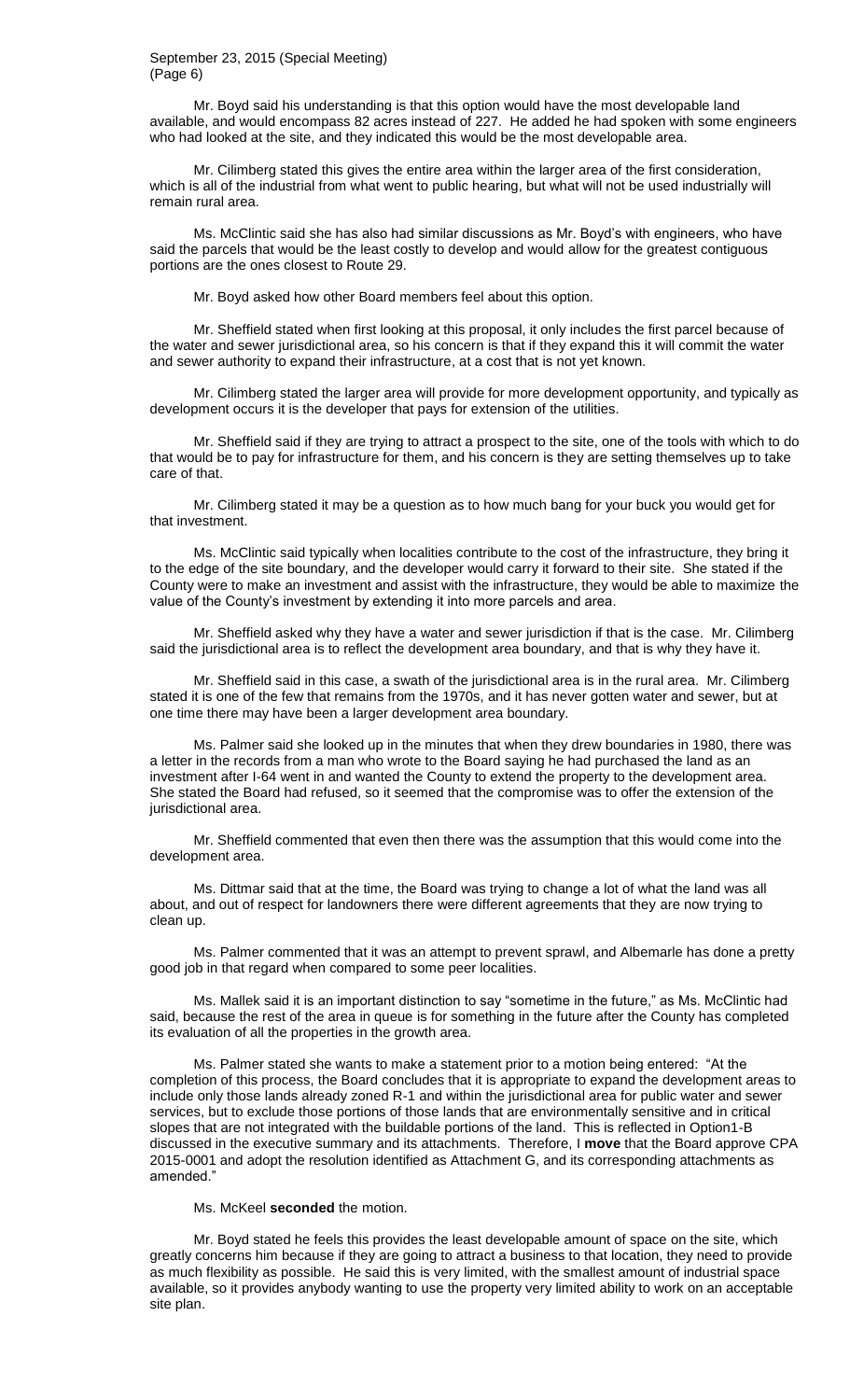# September 23, 2015 (Special Meeting) (Page 7)

Ms. Palmer said directly after that, they need to move into doing the study as suggested so they are not doing piecemeal changes and have some basis.

Mr. Sheffield stated he will support more area, but only after they have studied it some more because it is a lot more land and it raises questions about precedent and need and the types of industries they are looking for. He said he has the same hesitation, but he would rather they go through an assessment process more quickly so they are better prepared. Mr. Sheffield emphasized his major uneasiness is that they are so unprepared for this opportunity, which is no one's fault, and coming out of the recession, they will see more of these opportunities so if they can move forward as quickly as possible it would be good.

Ms. McClintic stated she had already begun to evaluate the properties in the development area today, but it had already been determined that there is nothing of this nature that falls into the area of an interchange.

Mr. Sheffield said there is land out there that is zoned residential that can be rezoned light industrial, such as Berkmar Drive, and having a comprehensive study will provide the Board with what they need to make these decisions more comfortably.

Mr. Foley pointed out that Ms. McClintic had already begun the process of evaluating industrial properties in the development area that are either designated or zoned or both as to whether they are really adequate to meet needs, and a more holistic look at the properties outside of that will go through the Planning Commission, which will be a much longer and more involved process. He stated if the Board decides that it wants to move more expeditiously on a larger study, they should know that it will impact the development work plan and so forth.

Ms. McKeel stated she feels comfortable moving forward with the motion that Ms. Palmer had put on the table, but she feels they need to move forward with the study of what land is available and what might be the best approach to go forward. She added that she is concerned that they not piecemeal it, and do it quickly without looking comprehensively, so she is comfortable with Option 1-B.

Ms. Mallek said that assuming they are going to have a discussion about the importance of Parcel 48 and prioritization of the properties in the growth area as important, but to go with a larger study is an entirely different matter.

Ms. McKeel stated they will soon have their strategic planning retreat, and she would like to talk about the growth area and what areas the County has within that, including those that might need some revitalization.

Ms. Palmer said she would like to fix some of the problems they have, such as properties that may need to be rezoned, although she is not against the Planning Commission taking a more comprehensive look at their boundaries and exits.

Ms. Dittmar stated when they began looking at this in the spring, they were only looking at the jurisdictional area, and partly because of the reasons that Ms. McClintic and Mr. Boyd cited, they want to see if it is making any kind of difference at all. She said while it might be more comfortable to stay in "clean-up mode," if they are going to look at this and truly prioritize this, she would like for them to consider another motion to expedite the process.

Ms. Mallek said she recognizes that this is a baby step, but the community is more supportive of this than something much larger that might create other problems.

Mr. Boyd stated that in 2010, the Board put economic development as their top priority, and they just now hired an Economic Development Director, so it does not seem realistic that they are going to complete a study process in six months. He emphasized they should have dealt with these questions a long time ago, when they did the Comp Plan Amendment. Mr. Boyd stated he is very disappointed that the Planning Commission fell into the trap that was set up by the Piedmont Environmental Council and the Southern Environmental Law Center that said they have more space than what they will ever need. He said that now they know they do not have that kind of space and the acreage needed to generate the revenues they will need, and they will be facing a revenue gap for the next five years that will require a 20-cent increase in the tax rate. Mr. Boyd said they can deal with it now by generating some economic development, or five years from now.

Ms. Dittmar said that part of dealing with it today is making sure they will clear the decks to get this done.

Ms. Mallek said it is important to clarify that the available space was based on commercial, not light industrial.

Ms. Dittmar stated they are trying to conform the development area with the jurisdictional area, which includes the land that was not zoned R-1.

Mr. Davis said what Ms. Palmer stated before is consistent with the jurisdictional area zoned R-1, not RA, except for excluding the non-integrated parcel. He stated those are the two key distinguishing issues for the parcel, and he does not know that they need to get into other facts that distinguish this property from other properties as those will be evident with future applications.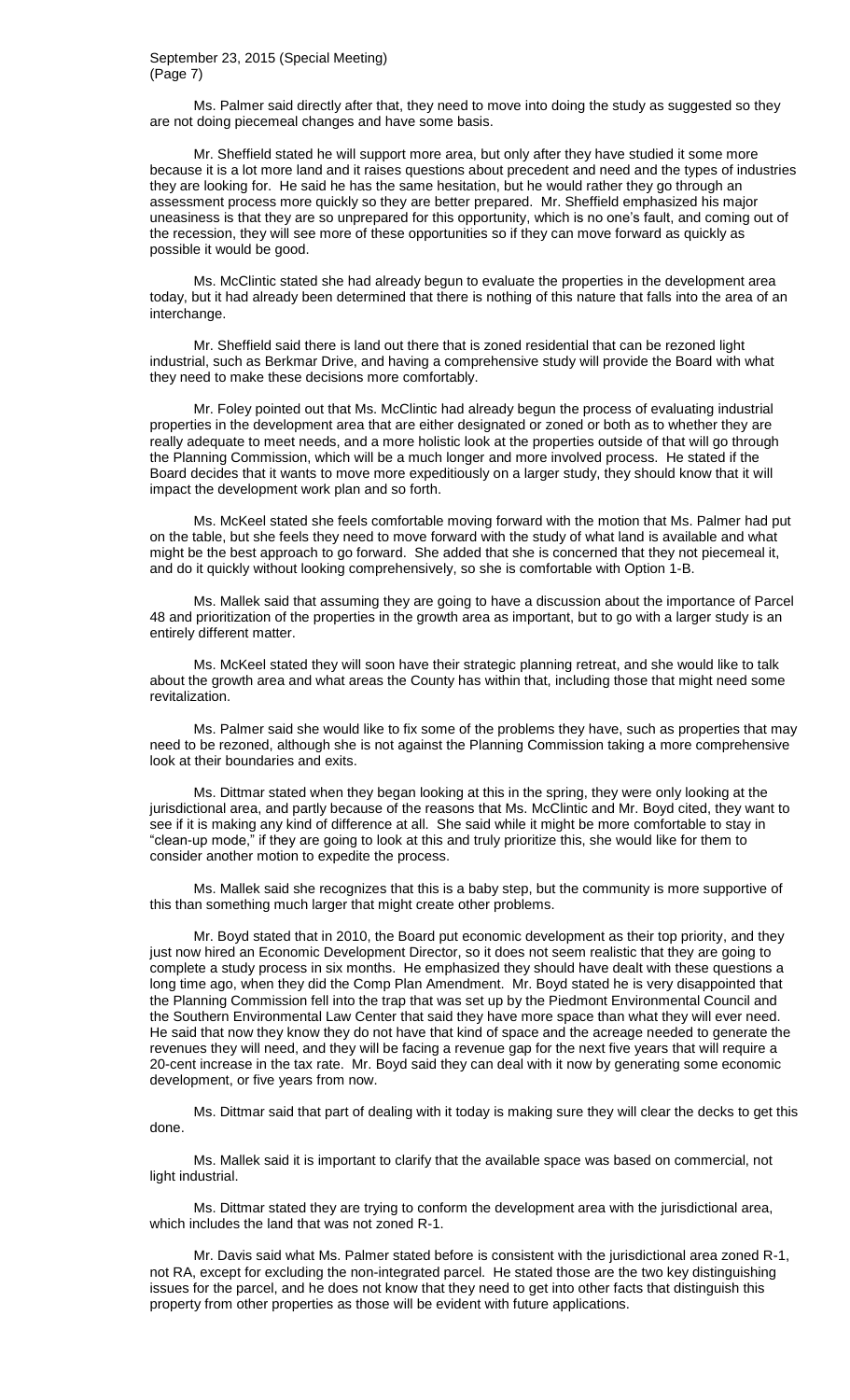### September 23, 2015 (Special Meeting) (Page 8)

Mr. Sheffield added the Planning Commission's decision may have sent a negative ripple in terms of this prospect and others, so he is happy to see a petition that had been circulated a few days earlier in support of this CPA. He said in reading the petition, it did not necessarily say that people are supporting a big addition to the growth area, they are supporting this business and the economic prospect. Mr. Sheffield noted there were about 333 signatures as of 4:00 p.m. on the day of this meeting.

Ms. Palmer said that people who are opposing this CPA are against it because it is this particular spot, not because they are against economic development.

Mr. Sheffield stated he fully respects those who are opposed to this, and it falls on the Board to figure out how to make this balance, because people say they want this business but do not want it in this site.

Ms. Dittmar said there will always be a creative friction between the values of preservation of the rural area and the need for jobs and sustainability for families, balanced with the need for tax revenue. She added they need to have the infrastructure to be able to have the conversation.

Mr. Boyd stated he will vote in favor of this because he feels it sends the right message to the company, but five Supervisors were at the job summit held by the Free Enterprise Forum and the Chamber of Commerce, who showed a map from the Orange Dot Report that indicated a lot of Ms. Dittmar's district is below the poverty line. He said he does not know what kind of message this will send, but if this becomes an unbuildable site because they restrict it to 35 acres instead of 83 acres, they have lost an opportunity to make a small dent in the poverty issue. Mr. Boyd said he will vote in favor of this because he wants it to be a unanimous vote, but he is opposed to the option that is being suggested.

Ms. Dittmar said she is aware of all of the people in the community who are in need of jobs, and it can be frustrating because the community tends to take baby steps. She mentioned a constituent who delivers Meals on Wheels to people in the southern area of the County who are hanging onto Social Security because they have not been retooled as employees.

Ms. Mallek said even though what they are adding today is a smaller number of acres, there is a great potential to work with the landowners and be able to get a more comprehensive and unified approach, and she hopes this will encourage them to work together to create an employment campus.

Roll was then called and the motion carried by the following recorded vote:

AYES: Ms. Mallek, Ms. McKeel, Ms. Palmer, Mr. Sheffield, Mr. Boyd and Ms. Dittmar. NAYS: None.

#### **(Note: The adopted resolution is set out below:)**

### **RESOLUTION TO APPROVE CPA 2015-00001**

**WHEREAS,** on June 10, 2015, the Albemarle County Board of Supervisors adopted a Resolution of Intent to consider whether to amend the Comprehensive Plan by expanding the Development Areas to include those lands located near the Interstate 64/Route 29 South interchange southwest of the existing Development Area boundary (the "Lands" and "CPA 2015-00001," respectively); and

**WHEREAS,** the Lands are approximately 223 acres in area, composed of Parcel IDs 07500-00- 00-03300, 07500-00-00-03400, 07500-00-00-03800, 07500-00-00-04500, 07500-00-00-045A0, 07500- 00-00-045B0, 07500-00-00-045C0, and portions of 07500-00-00-04800 and 07500-00-00-05300 (the remainders of such parcels are currently within the Development Areas); and

**WHEREAS,** as directed by the Resolution of Intent, County staff studied the Lands for the purposes of evaluating whether amending the Comprehensive Plan by expanding the Development Areas is appropriate at this time, identifying appropriate land use designations for the Lands that would accommodate Target Industries, and identifying preserved land that may complement the future County park in the vicinity (the "Study"); and

**WHEREAS,** on August 18, 2015, the Albemarle County Planning Commission held a duly noticed public hearing on CPA 2015-00001, at the conclusion of which it recommended disapproval; and

**WHEREAS,** on September 9, 2015, the Board of Supervisors held a duly noticed public hearing on CPA 2015-00001, deferred taking action, and directed County staff to return to the Board with four options that would add only a portion of the Lands to the Development Areas; and

**WHEREAS,** on September 23, 2015, the Board of Supervisors considered the four options at a special meeting, and those options are identified as Options 1a, 1b, 2a, and 2b; and

**WHEREAS,** the Board of Supervisors has carefully considered the discussion and recommendation of the Planning Commission, the Study and its related analysis and other information provided by County staff, and the information and comments provided by the public; and

**WHEREAS,** the Board of Supervisors concludes that approval of CPA 2015-00001 for a portion of the Lands is appropriate and consistent with the coordinated, adjusted, and harmonious development of Albemarle County and, in accordance with present and probable future needs and resources, CPA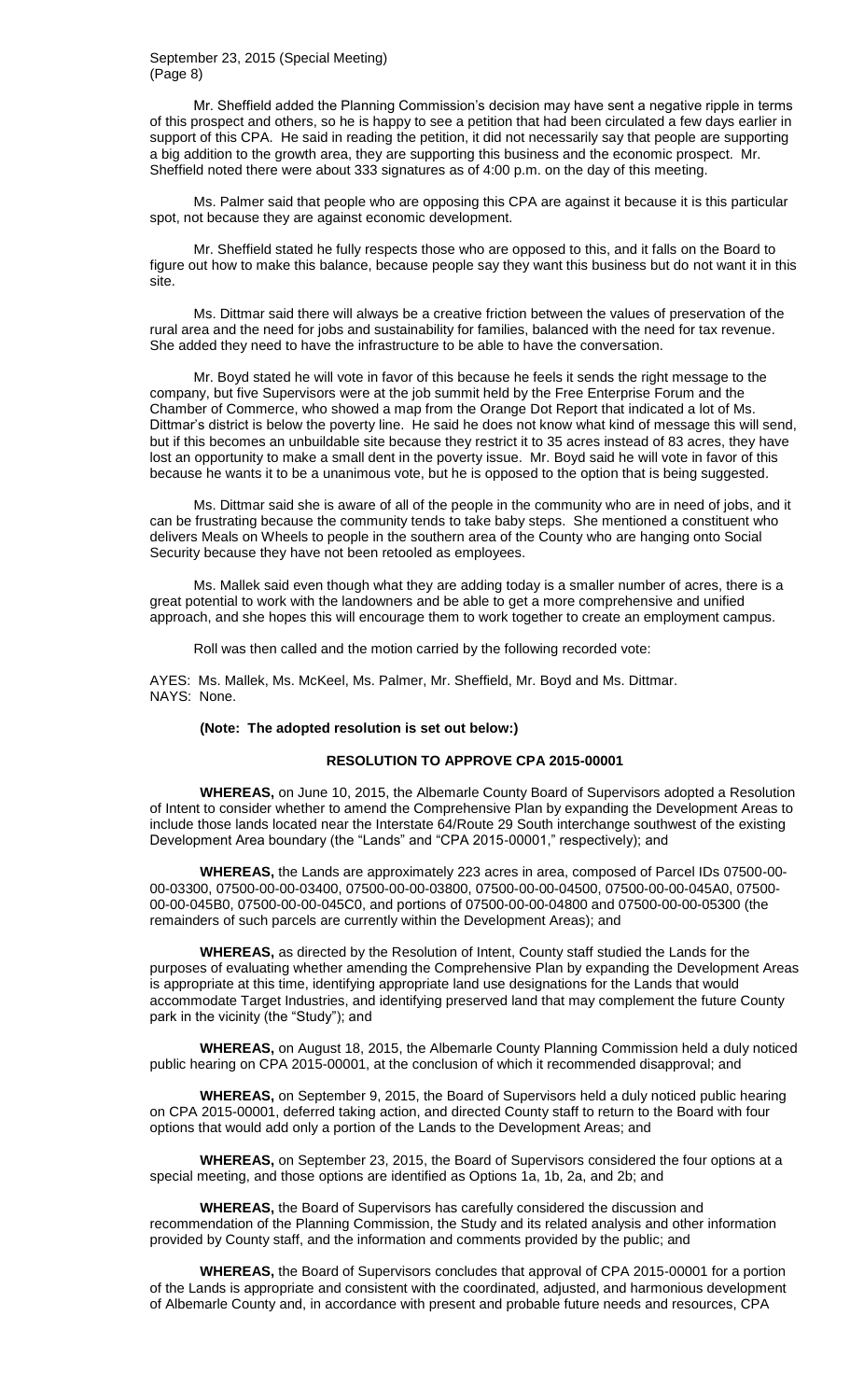September 23, 2015 (Special Meeting) (Page 9)

2015-00001 will best promote the health, safety, morals, order, convenience, prosperity, and general welfare of all inhabitants of the County.

**NOW, THEREFORE, BE IT RESOLVED** that, upon consideration of the foregoing, and for the purposes articulated in Virginia Code § 15.2-2223, the Albemarle County Board of Supervisors hereby approves CPA 2015-00001 and amends the Development Areas boundary and designates the portions of Parcel IDs 07500-00-00-04800 and 07500-00-00-05300 not already in the Development Areas as Industrial (approximately 35.28 acres) and Parks and Green Systems (approximately 15.99 acres) as provided in Option 1b as depicted on the map attached hereto as Attachment A and the text of the Southern Urban Neighborhood's Master Plan attached hereto as Attachment B; and

**BE IT FURTHER RESOLVED** that the land use designation of the Lands and the applicable map in the Comprehensive Plan are amended accordingly.

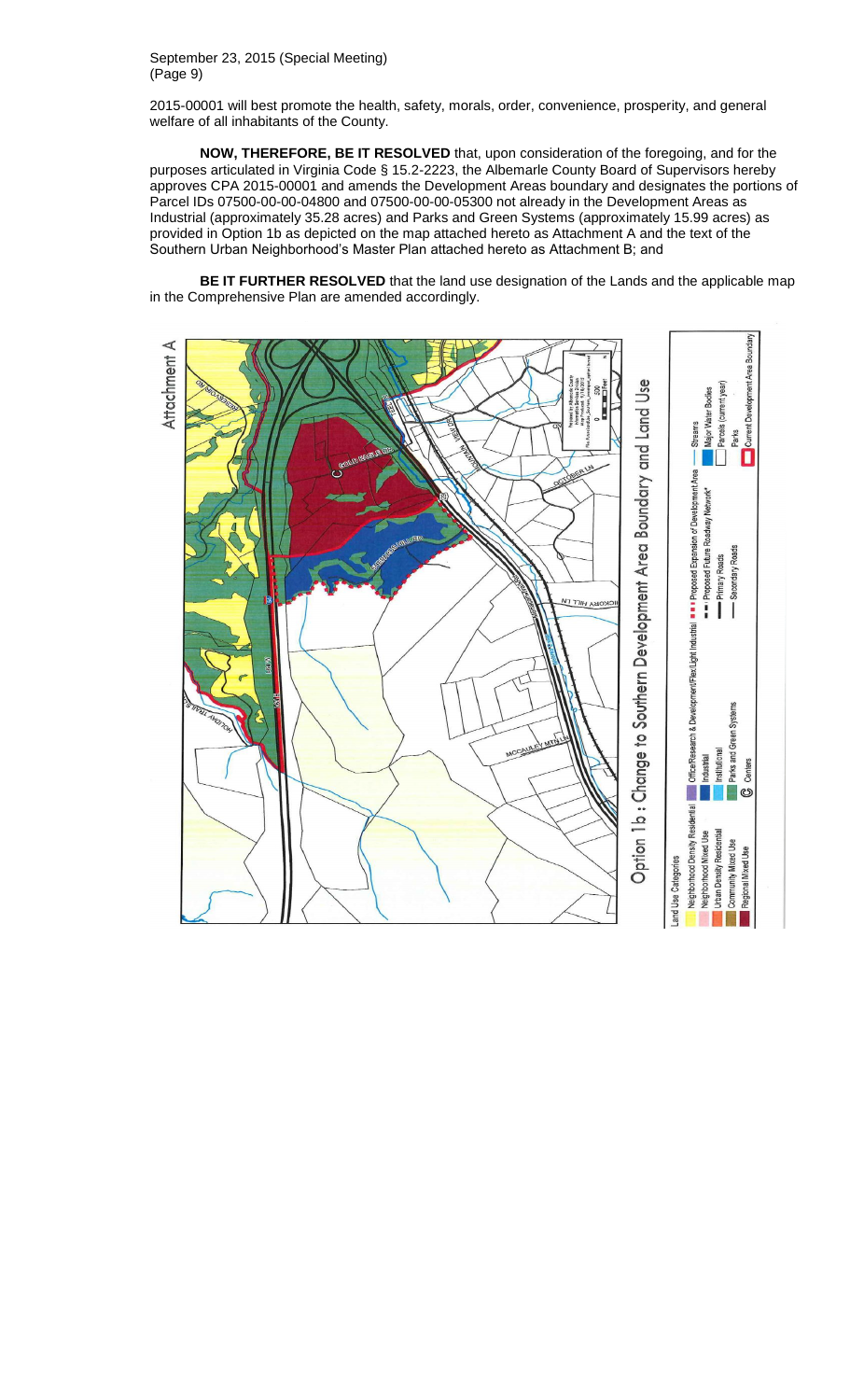# RESOLUTION OF INTENT TO APPROVE CPA 2015-01 **ATTACHMENT B**

# Adjustment to Southern Urban Neighborhood

Changes to Page A.8.S+W. 25 of the Southern and Western Urban Neighborhoods Master Plan (See "Changes to Southern Development Area Boundary and Land" Map for Legend)



Figure 16: Rt. 29 and I-64 Area

6. The southwest quadrant of the Route 29 South and I-64 interchange (Figure 16) contains a future Center which is shown for Regional Mixed Use, land with an Industrial designation, and areas shown for Parks and Green Systems. At present, part of the Center contains a beverage distribution business. Commercial and residential uses are allowed on the property shown for Regional Mixed Use, although this area may also be used for industrial uses. The Industrially designated area is expected to support the County's target industries that need a location near an interstate interchange and/or close proximity to downtown Charlottesville and/or the University of Virginia,

Mr. Sheffield stated they know what kind of target industries they can accommodate, but he would like to know from staff how much time is needed to assess the land and whether it is in the development area or not. Mr. Foley responded there are two things that need to be addressed: the assessment of the development areas, which was a specific strategy in the adopted Comp Plan, which Ms. McClintic is conducting to assess how useful the parcels are for meeting their needs; and a different process regarding the development area boundaries, which typically would be under the purview of the Planning Department and Planning Commission.

 $\overline{\phantom{a}}$ 

Ms. Dittmar stated that inventory is part of what they are looking for to address the critical shortage of light industrial land in the development area, and the solutions to that. She said she also wants them to do this in a timely way.

Ms. McKeel said she wants them to plan and not just do a piecemeal expansion, but she does not understand why it will take them so long.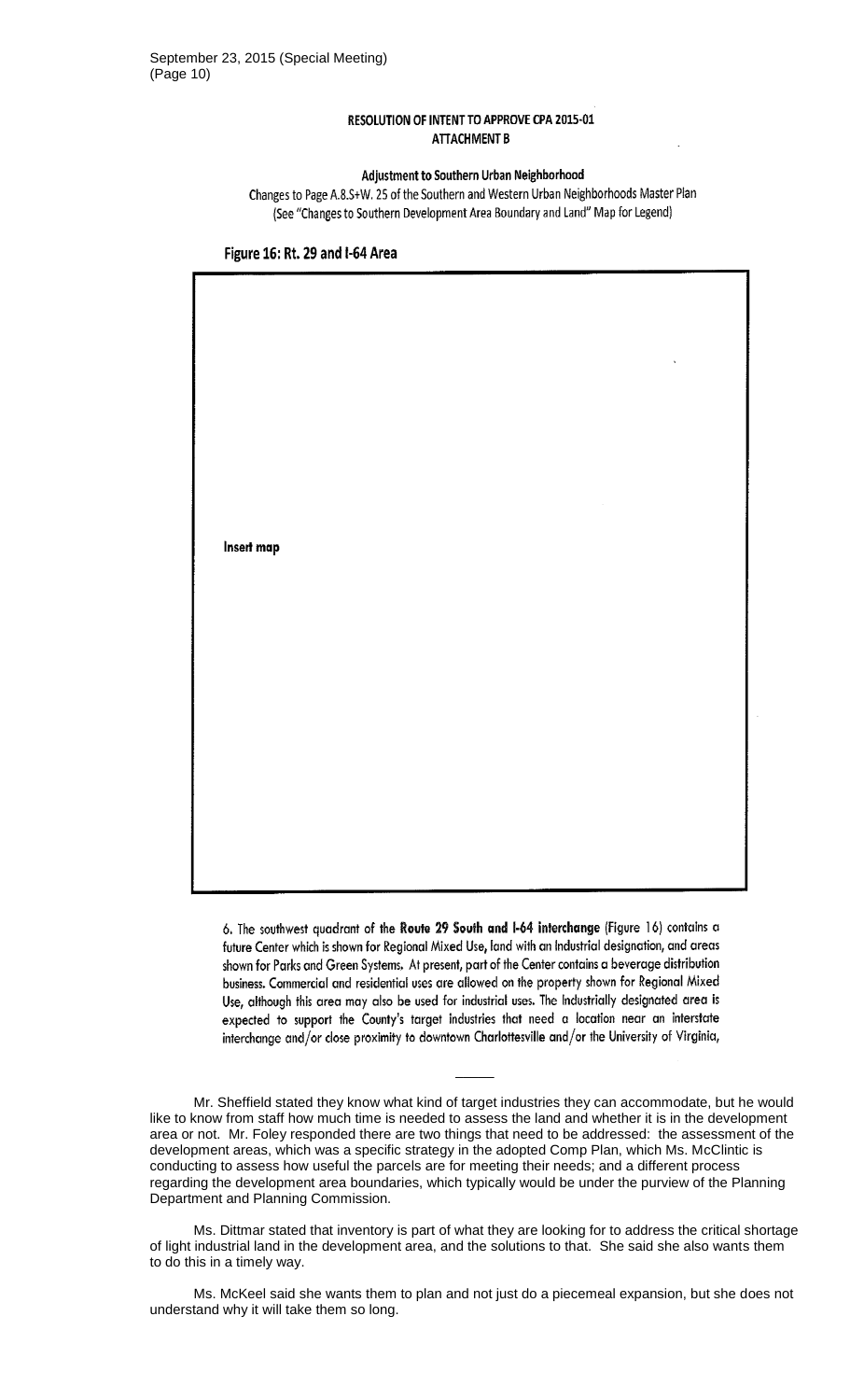Mr. Foley suggested that Ms. McClintic answer the development area question first.

Ms. McClintic stated at the Board's public hearing on the CPA, she presented a list of the minimal criteria with the basic things a business prospect has to have in order to be able to consider this location, and there are a few more criteria that needs to be applied. She said as part of this process, she has already begun looking at those properties in the development area and will begin assessing those which are zoned industrial. Ms. McClintic stated she does not want to rely only on GIS maps and will need assistance from the engineering community to help define where a stream buffer can go in relation to how a building will be sited, but they have already seen examples of the challenges in terms of the viability of these sites, even from the shape of the parcel. She said while she is grateful they have added some land, they will still have challenges in developing Parcel 75-48 because of the topography of the property and the issue of getting contiguous property. Ms. McClintic stated she had promised to the Board an overall portrait of the County, because they can add land and change Comp Plan boundaries, but they need to look at things from a holistic level so they can have a complete package to evaluate beyond just inventory, even regarding properties that are in the development area today.

Mr. Sheffield stated he is not looking for just an inventory, but would want an assessment to include a comprehensive look at what target industries are looking for, such as the interstate access in this case. He said he would also be looking for redevelopment strategies, because there are parcels in the community that are right for that and they need to also discuss possible incentives to make that happen.

Ms. Dittmar stated those things are related, and they should look at the full spectrum of properties that might be available in the next five or ten years.

Mr. Foley asked if the Board is looking for a general timeline on the initial inventory assessment, with the understanding that there will be more to it.

Ms. Mallek clarified that as part of phase one, Ms. McClintic will do both those properties zoned currently and those designated LI but not zoned, with the third component being willing landowners, because without that they are not anywhere. She added this will really inform what the available acreage is, more so than how many dots on the map exist.

Mr. Sheffield offered to make a motion on this item.

Ms. Dittmar asked if they have clarified that it is not just quantitative. Mr. Cilimberg said one of the things anticipated in the Planning Commission's recommendation was that there is going to be an analysis of those properties that have potential for industrial uses that may not have zoning or direct Comp Plan designation. He explained the County has some hybrid designations and allowances within zoning that present possibilities for industrial uses that will be an important part of the analysis.

Mr. Sheffield stated that Berkmar Drive will be a prime target for Comp Plan amendments and rezonings once it is extended.

Ms. McClintic noted they already have people approaching them about it.

Mr. Sheffield stated he would like to look at a more proactive rezoning there.

Ms. McClintic said this is certainly something considered in the Comp Plan, and she has also had conversations with Morgan Butler at the SELC about proactively rezoning land, but it will be important for the Board to discuss what that will mean and how it will work with the current process and requirements with the applicant paying for infrastructure.

Mr. Foley stated that given the current circumstances and the County's regulations, it is almost impossible for that to happen, but that is part of what they will need to discuss.

Ms. McKeel commented that they are taking the first step with that now.

Mr. Sheffield moved to direct staff to conduct a comprehensive assessment of the needs and supply of Light Industrial property and hold off on piecemeal expansions until that study can be completed.

Ms. Palmer and Ms. McKeel suggested they use language other than "hold off."

Mr. Sheffield said the language can state that they not do any additional development area expansions.

Mr. Foley added that it will not be until the development area review is completed.

Ms. Mallek said that quantitative, qualitative and willing are the three factors.

Mr. Sheffield then **moved** that the Board resolve to not consider any further piecemeal expansions of the development areas, and to support only those expansions of the development areas after a comprehensive study of the County's supply, need and location for industrially designated lands, and request that the staff and the Planning Commission initiate the work plan that's identified in the 2015 Comprehensive Plan to begin a comprehensive study of supply, need and location of available and needed industrial land for the County. Ms. McKeel **seconded** the motion.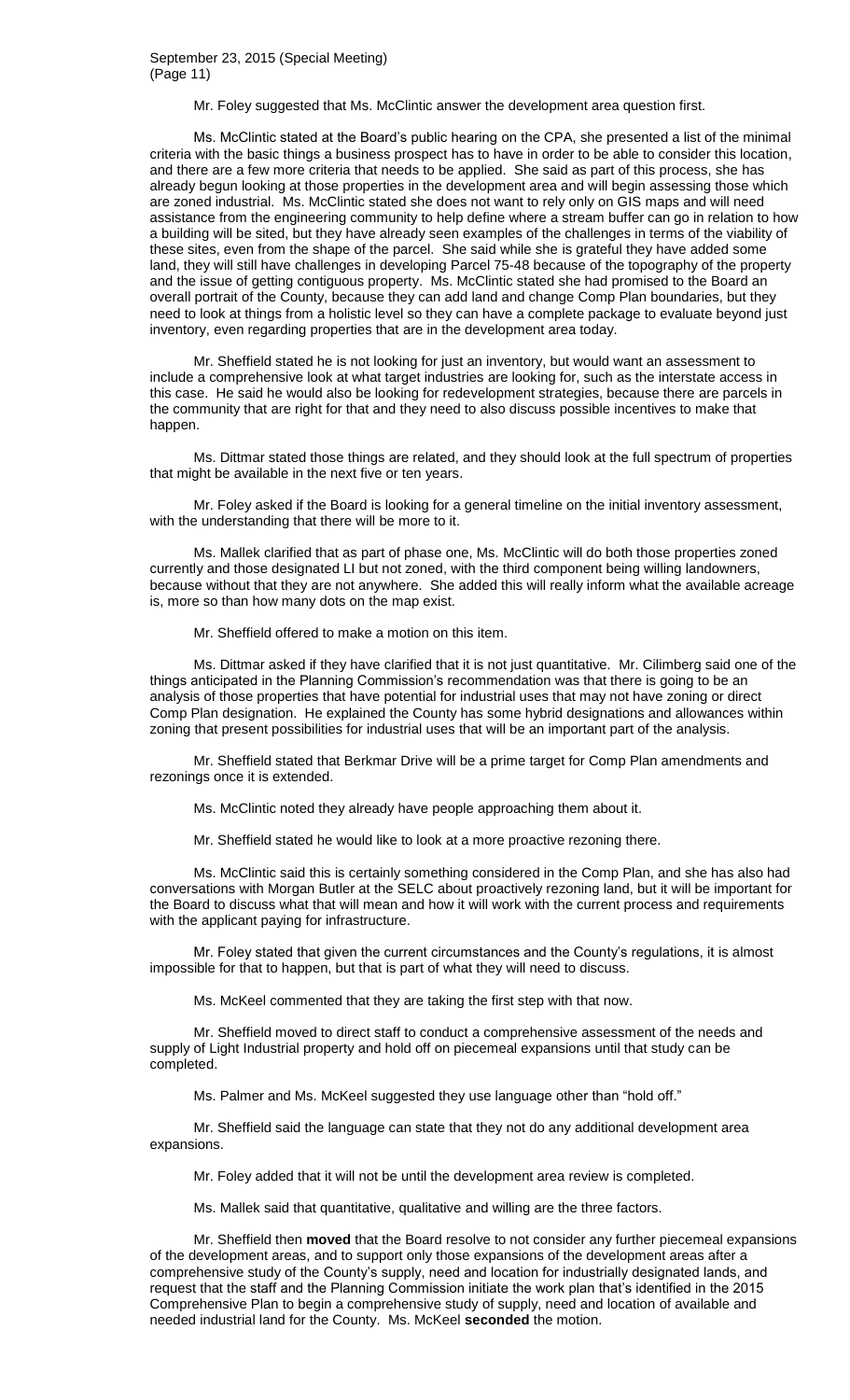# September 23, 2015 (Special Meeting) (Page 12)

Ms. Mallek said the motion is describing phase two, and they need to focus on phase one in the growth area first, quantitative, qualitative and willing, because without that information first, they will not have anything to go on outside of the growth area.

Mr. Davis stated that his understanding of Mr. Sheffield's motion will be to do a comprehensive study, with the first step being an evaluation of what industrial land exists in the current development areas. He said if the study reveals that additional industrial land is needed, the next step will be to identify where and how much additional land is needed, which might generate a comprehensive Comp Plan Amendment that will look at whether there needs to be expansion of development areas. Mr. Davis stated if the study reveals that it is not needed, they will not need to go there, but if the inventory is determined to be inadequate and the Board feels there is a need for more, they will then start the CPA process, but in a comprehensive fashion rather than piecemeal, so the impacts can be addressed.

Ms. Dittmar said she likes this, but what is missing is a sense of urgency, not haste, but a prioritization.

Mr. Sheffield stated he does not want to put a burden on the Economic Development office that displaces other work.

Ms. Dittmar suggested putting something in that indicates it is a priority.

Mr. Davis suggested they consider the motion, and then direct staff to bring back a timeline, because if the Board agrees to move forward with the process they will probably want some input from staff on it.

Ms. Dittmar said she was reminded of Mr. Boyd's comment regarding the five years it took to get to this point, and she asked if there is an interest in adding a word or two as to the value and importance of this effort.

Mr. Davis suggested adding "to make this work plan a high priority" to Mr. Sheffield's motion.

Mr. Sheffield agreed to **amend** his **motion** to make this work plan a high priority. Ms. Mallek **seconded** the **amended** motion.

Roll was then called and the motion carried by the following recorded vote:

AYES: Ms. Mallek, Ms. McKeel, Ms. Palmer, Mr. Sheffield and Ms. Dittmar. ABSTAIN: Mr. Boyd. NAYS: None.

Ms. Mallek noted that in addition to the Economic Vitality Action Plan suggested in January 2010, the effort was widened to include agriculture and small businesses and other parts of the economy, which have made tremendous strides because they were in control of local people. She stated the reason this particular element is so difficult is because so much of the work is from the outside, and she hopes there will be more space for local businesses to grow into.

Mr. Sheffield stated he feels it had not happened before because they did not have staff, but now they do.

Mr. Foley noted the plan is a three-year plan, with the last step being to hire an Economic Development Director, which was delayed a bit because of budget issues, so perhaps the plan should be more aggressive going forward.

Ms. Dittmar asked when they might see a recommendation for the process. Mr. Foley responded that staff will try to get something to the Board in October, or early November at the latest.

Ms. McClintic said the plan is something she has been working on, and it is really to try to develop an economic development strategic plan, and while that is related to this new initiative, it will take away her ability to complete the strategic plan by the end of the year. She emphasized the physical sites are one component of that, but they also need to evaluate how they compare to other localities with other components beyond land and buildings.

Mr. Foley stated that staff will provide some insight into the broad picture, with specifics to inform the process, and that may take until their first meeting in November.

Ms. Dittmar stated the Board has taken a lot of time with this CPA, as has staff, the Planning Commission, advocacy groups and the public.

**NonAgenda.** Ms. Mallek announced that on September 27, Shenandoah National Park will be holding a "moon party" at the park, and details are on their website.

\_\_\_\_\_\_\_\_\_\_\_\_\_\_

 $\overline{\phantom{a}}$